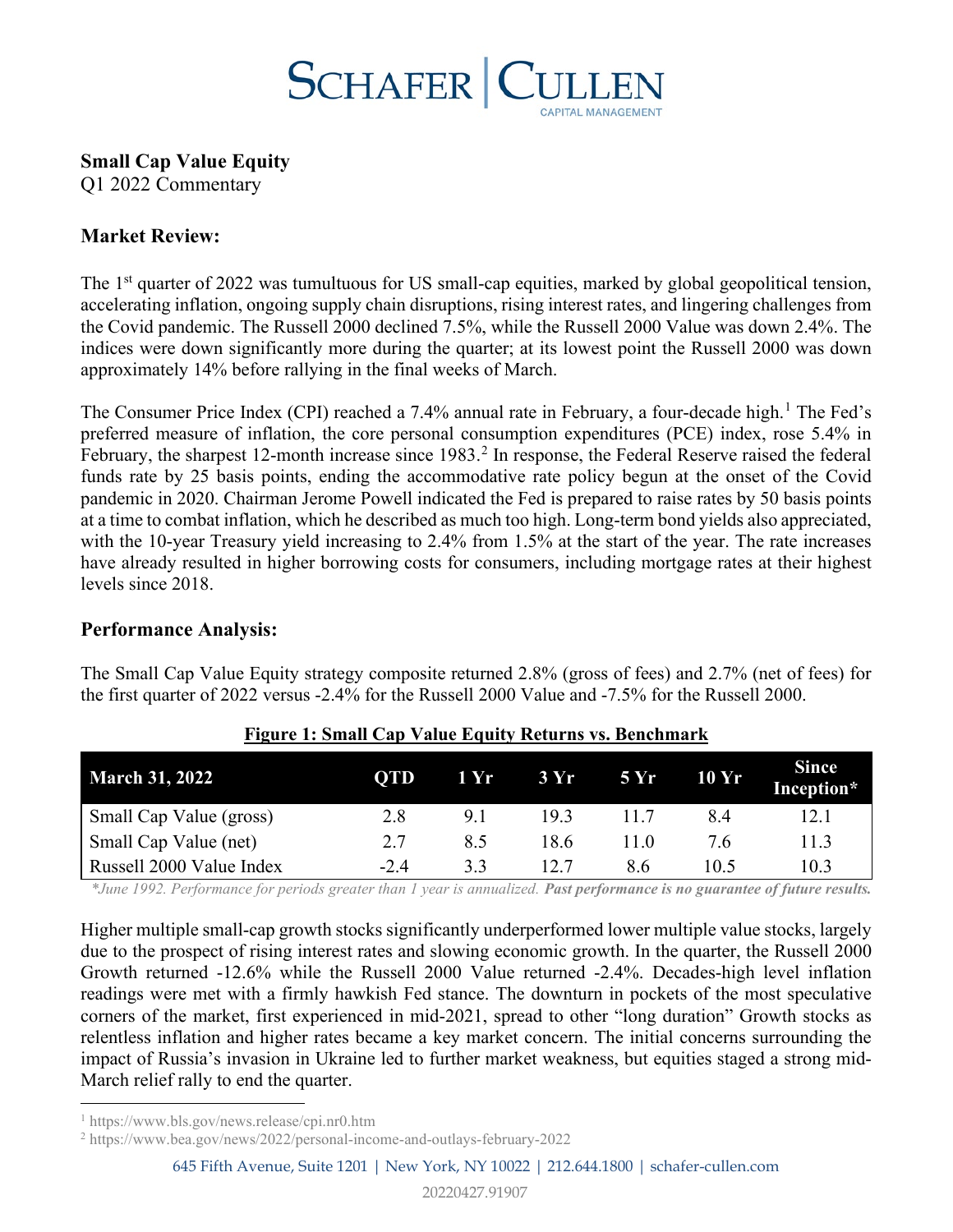# **Portfolio Attribution:**



#### **Attribution Effects – Small Cap Value Equity vs. Russell 2000 Value 12/31/2021-3/31/2022**

Our overweight allocation within *Energy* contributed to relative performance as global supply and demand dynamics remained favorable, leading to higher oil and gas prices. Prices spiked following the imposition of sanctions against Russia, which is the world's third-largest oil producer. Helmerich & Payne (+81.9%) and Corterra Energy (+45.0%) both reported stronger than expected earnings enabling them to strengthen their balance sheets, cover capital expenditures and pay their dividends. Our strong stock selection and underweight allocation made *Healthcare* the next largest contributor to performance. Haemonetics (+19.2%) outperformed as one of its key customers extended its contract for the company's plasma device. Our underweight allocation and stock selection within *Financials* contributed to relative performance. While many of the banks declined on global economic growth concerns related to inflation and the Ukraine crisis, First Horizon (+44.8%) outperformed on its announcement of an all-cash sale to Toronto-based TD Bank for a 37% premium to its prior closing price. The deal is expected to close in the first quarter of 2023 and creates a top-6 US bank with \$614 billion in assets and more than 1,560 branches.

Stock selection detracted from relative performance within *Information Technology.* Comtech Telecommunications (-33.5%) declined after the company reported weaker than expected earnings and guidance as it is experiencing negative impacts from the supply chain and the Russia/Ukraine conflict. Our stock selection within *Consumer Staples* detracted from relative performance. Coca-Cola Consolidated

Source: SCCM/Bloomberg*,* 3/31/2022.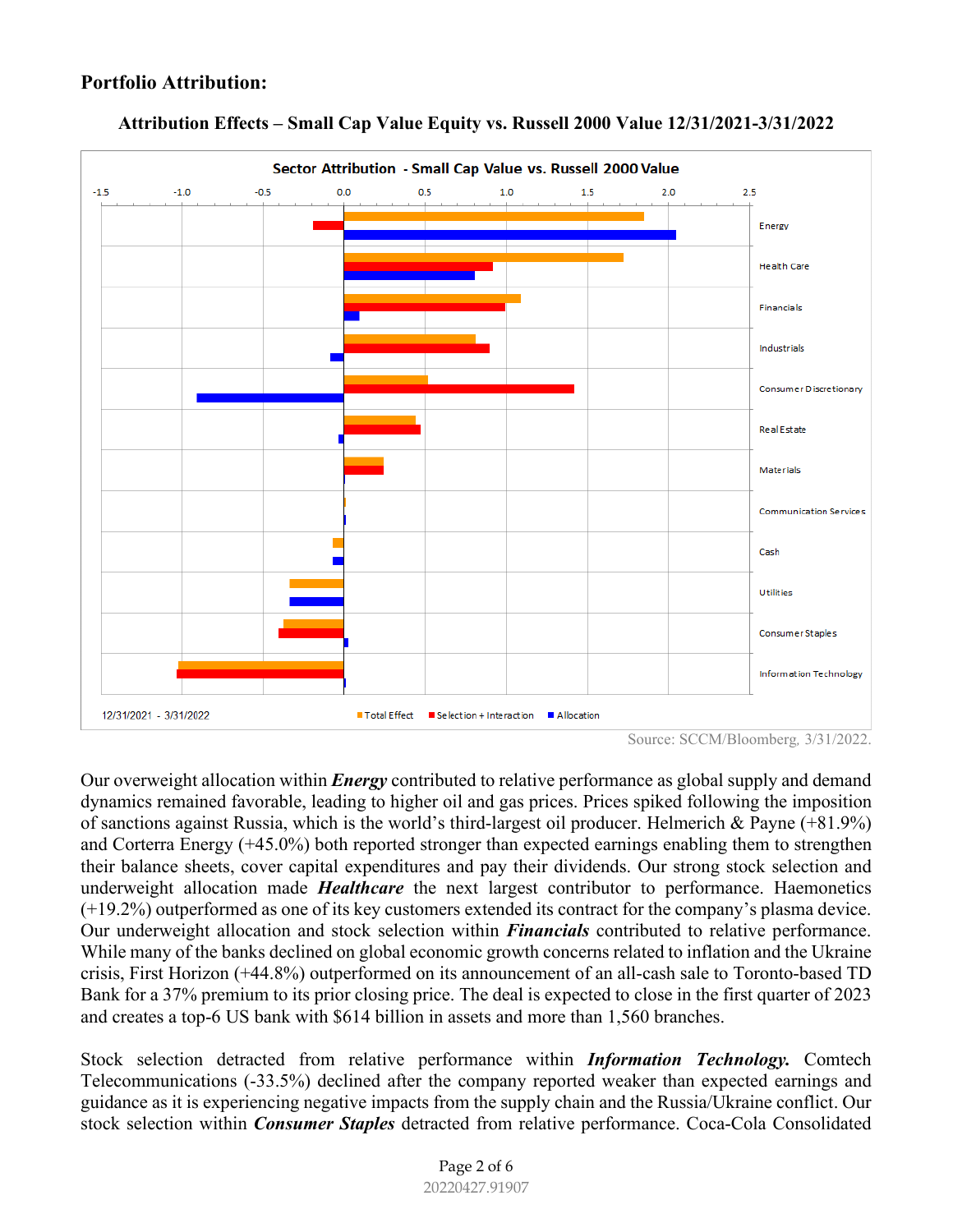(-19.7%) declined after the bottler's margins were impacted by higher transportation, raw materials and labor costs. Finally, our underweight allocation within *Utilities* detracted from relative performance. Utilities outperformed, driven by a flight to safety and higher-yielding sectors of the market.

## **Portfolio Changes:**

## *Purchases*

There were no purchases in the quarter.

## *Sales*

**Encore Wire (WIRE)** was sold in the strategy during the quarter based on valuation grounds and concerns over supply chain issues disrupting its customers in the residential and commercial buildings industry.

**Jones Lang LaSalle (JLL)** was sold in the strategy during the quarter based on valuation grounds.

# **Market Outlook:**

Decades-high broad-based inflation levels driven initially by supply chain constraints and subsequently economic re-opening spending (Figure 2) are forcing the Fed to normalize monetary policy through a series of planned interest rate hikes and the eventual implementation of its balance sheet run-off. The Russian invasion of Ukraine has created a tragic humanitarian crisis across the region and is further propelling inflation. Despite the current inflation and rate angst, longer-term inflation expectations remain within recent historical levels between 2-3% (Figure 3). The market believes inflation will normalize naturally over time -or- the Fed can successfully engineer a soft landing. Inflation readings and expectations will be key factors in how aggressive the Fed intends to follow-through with its intended policy actions; if inflation does not subside in the near-term, a faster tightening cycle restricting financial conditions and lowering liquidity will be downside risks to markets. Another factor likely to influence market performance is the US Presidential cycle - 2022 is a midterm election year, historically the weakest in the four-year cycle and exhibiting above-average volatility as policy uncertainty is elevated.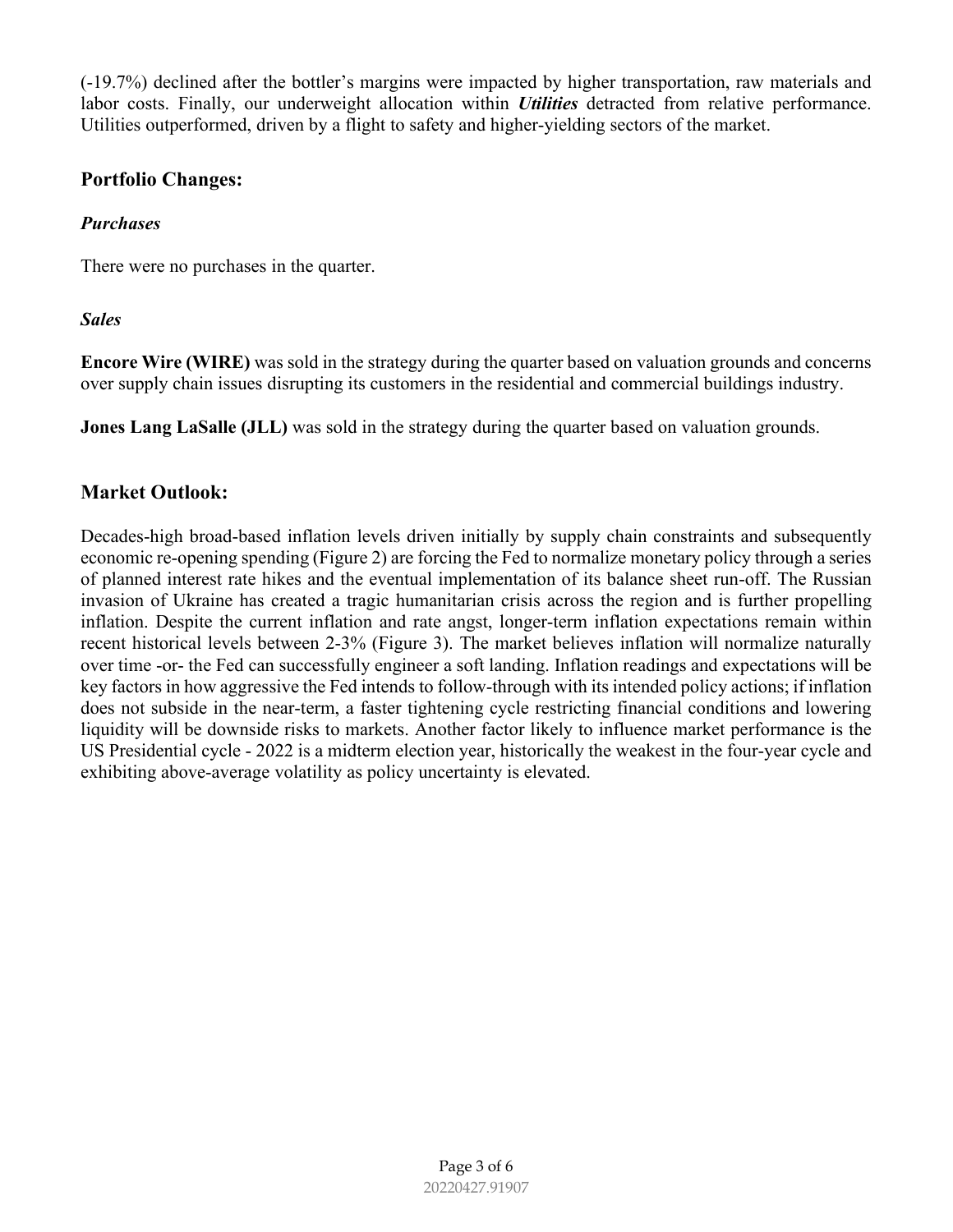

Source: *Figure 3*: Fundstrat Strategy, 03/29/2022. *Figure 4*: BCA Research Sector Chart Pack Commentary, 4/4/2022.

Despite these numerous headwinds, equity markets appear to have digested the negative news flow and bounced back strongly from recent lows. The average US stock reached bear market or recession-levels by mid-March - the average stock drawdown from its 52-week high was -40% for the Russell 2000, -21% for the S&P 500, and -47% for the Nasdaq Composite. These periods of broad-based price consolidation can act to productively shake out market excesses and correct elevated valuation multiples. Small-caps remain the only size segment that is inexpensive vs. history, with the Russell 2000's forward P/E 7% below average. The Russell Midcap P/E is 14% above average while the Russell 1000 P/E is 27% above average.

In addition to the Russell 2000's P/E trading below average, we see small-caps benefiting from a services and domestic capital expenditures recovery. Moreover, small-caps tend to be better equipped to adjust prices in periods of high inflation partly because of the group's pricing power and ability to make quick changes. Small-caps have outperformed large-caps in secular inflationary periods including the 1960's, the late 70's, and the early 80's. Even in periods of stagflation, small-caps have outperformed large-caps (Figure 4). Also, Value and Quality within small-caps tend to outperform during Fed hiking cycles since 1989 (Figure 5). By the end of the second quarter of 2022, it's estimated the Fed will have hiked rates three times. Historically, the outperformance for small-caps over large-caps after the third rate hike is strong in favor of the smaller size segment. Since 1954, the six months after the third rate hike, small caps were up on average 10.6% vs. 6.0% for large caps.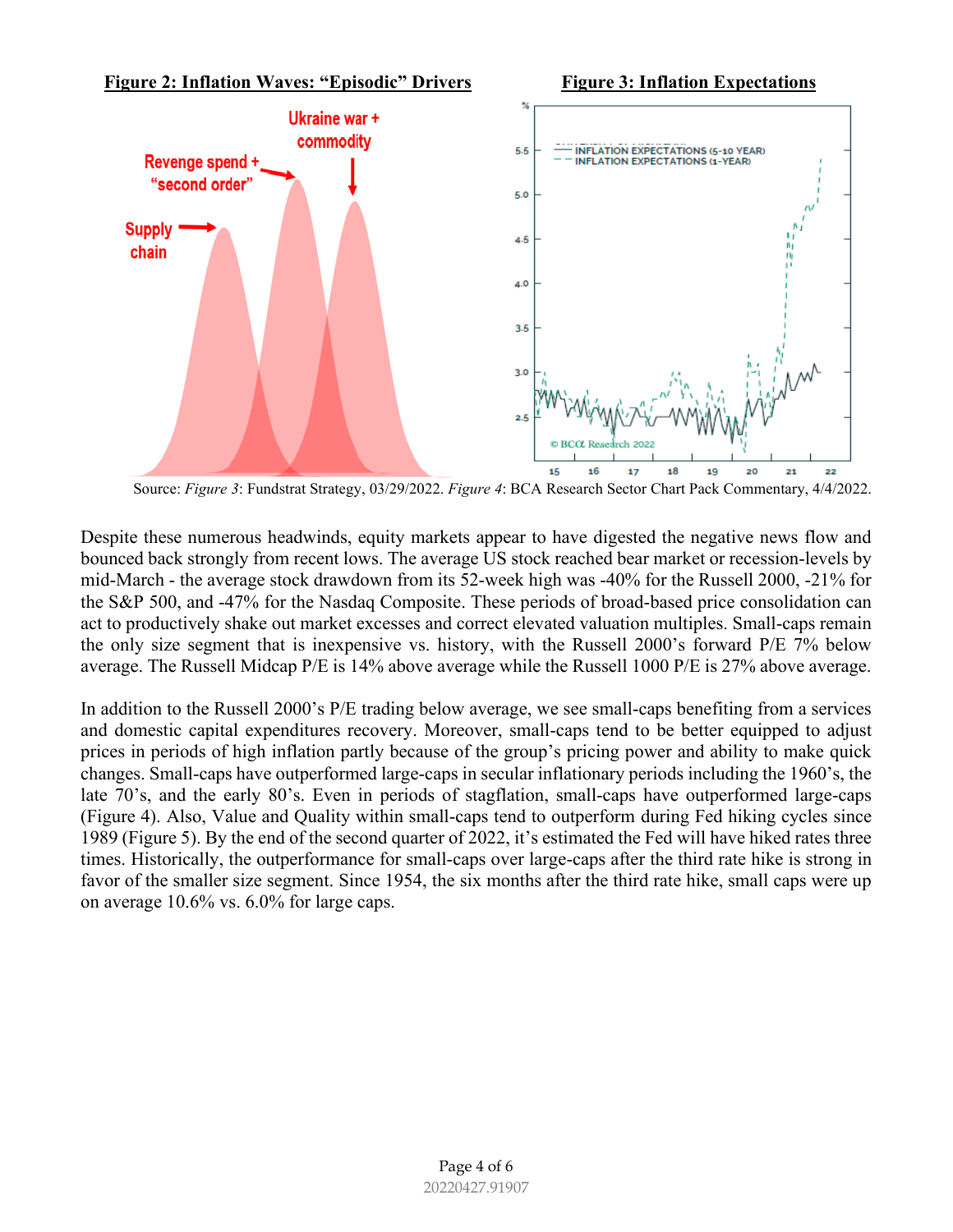

**Figure 4: Average Annualized Total Returns During Stagflation**

Past performance does not guarantee future results. You cannot invest directly in an index.



**Figure 5: Russell 2000 Factor Group During Fed Hiking Cycles Since 1989**

The current valuation of our portfolio remains attractive – the strategy trades at 10.9x 2022 earnings versus 17.9x for the Russell 2000 Value (Q1).

Thank you for your continued support. Feel free to reach out to us if you have any questions.

Best Regards, Schafer Cullen Capital Management, Inc.

of each Russell 2000 factor group during Fed hiking cycles since 1989. **Past performance does not guarantee future results.** You cannot invest directly in an index.